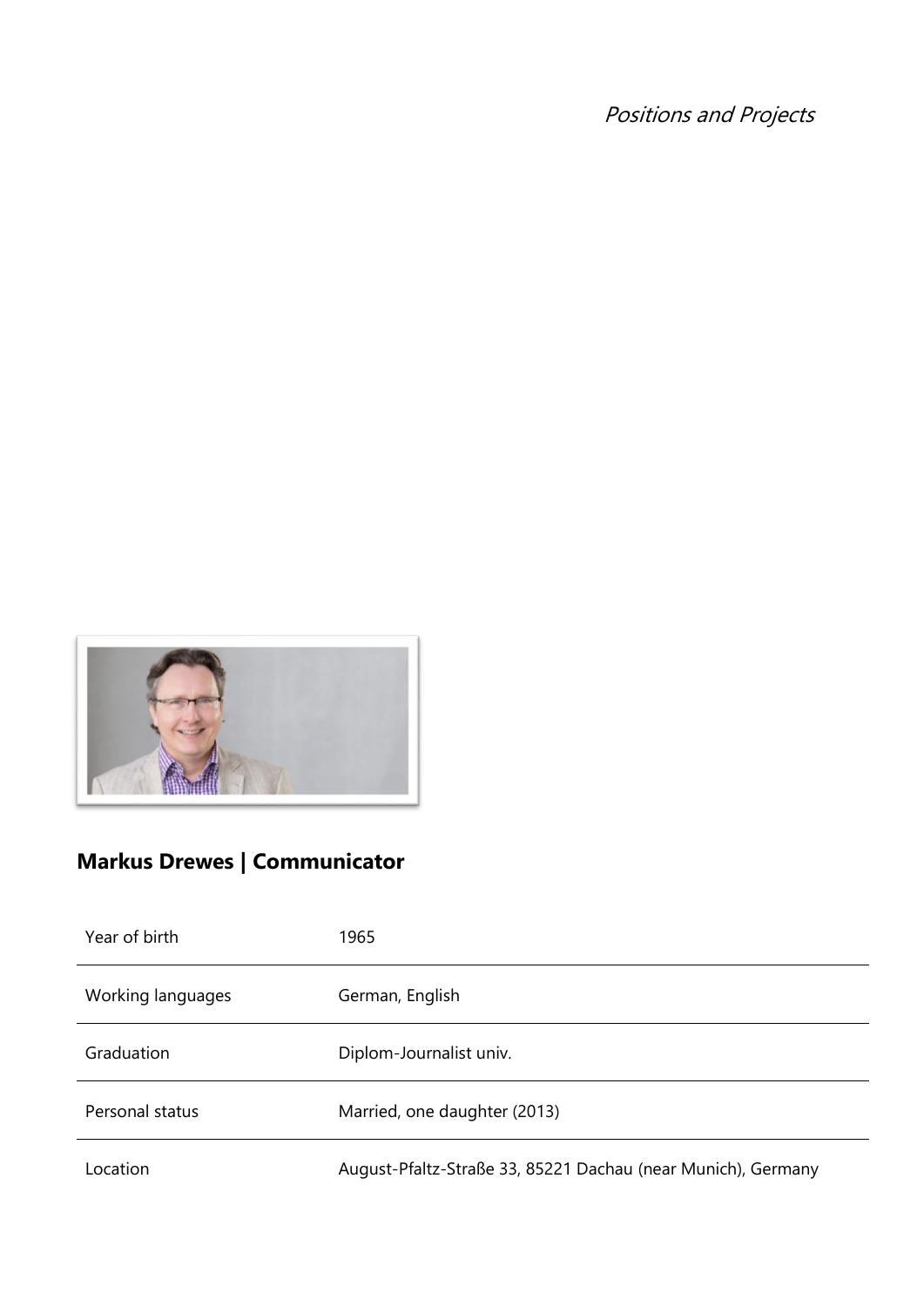## **Communication Projects**

| 08/2016<br>10/2017 | Senior Media Relations Officer EMEA                                                           | Ledvance                                                 |
|--------------------|-----------------------------------------------------------------------------------------------|----------------------------------------------------------|
| 11/2014<br>07/2016 | Senior Media Relations Officer<br>CLB, LLS, Innoventure                                       | Osram                                                    |
| 08/2013<br>10/2013 | Concept & Text<br><b>Internal Communications</b>                                              | Versicherungskammer Bayern                               |
| 03/2013<br>06/2013 | Concept & Text<br>Compliance                                                                  | <b>IDT Biologika</b>                                     |
| 03/2012<br>05/2012 | Project Manager<br><b>Employer Branding</b>                                                   |                                                          |
| 12/2011<br>02/2012 | Change and Communications Consultant<br>Professionalising Customer Communications             | European Patent Academy                                  |
| 11/2010<br>05/2011 | Media Relations, Communications Consultant<br>from 02/2011 project management Media Relations | <b>European Patent Office</b><br>European Inventor Award |
| 09/2010<br>10/2010 | <b>Communications Consultant</b><br><b>Improving Customer Communications</b>                  | <b>Netcos</b>                                            |
| 07/2008<br>12/2008 | Change and Communications Consultant<br><b>Internal Communications</b>                        | Audi                                                     |
| 06/2008<br>08/2008 | Communications Consultant, Concept & Text<br>Catalogue 2009                                   | Dick [today: Dictum]                                     |
| 03/2005<br>07/2007 | Head of Corporate Communications<br>Media Relations, Internal and MarCom                      | <b>Tech Data</b>                                         |
| 08/2005<br>07/2006 | <b>Change and Communications Consultant</b><br>Improving Cooperation                          | DaimlerChrysler                                          |
| 01/2005<br>07/2005 | <b>Communications Consultant</b><br>Winning Sales Representatives                             | Under & Over Fashion                                     |
| 06/2004<br>10/2004 | Head of Corporate Communications<br><b>Internal &amp; External Communications</b>             |                                                          |
| 09/2003<br>05/2004 | Communications Consultant, Project Manager<br>E-Learning-Project                              | Linde Gas                                                |
| 10/2002<br>06/2003 | Project Manager<br>Internet, Intranet                                                         | Siemens Mobile Acceleration                              |
| 05/2002<br>09/2002 | <b>Communications Consultant, Project Manager</b><br>Annual Report, Annual Press Conference   |                                                          |
| 10/2001<br>06/2002 | <b>Head of Press and Public Relations</b><br>Media Relations, Customer Magazine               | <b>Fairchild Dornier</b>                                 |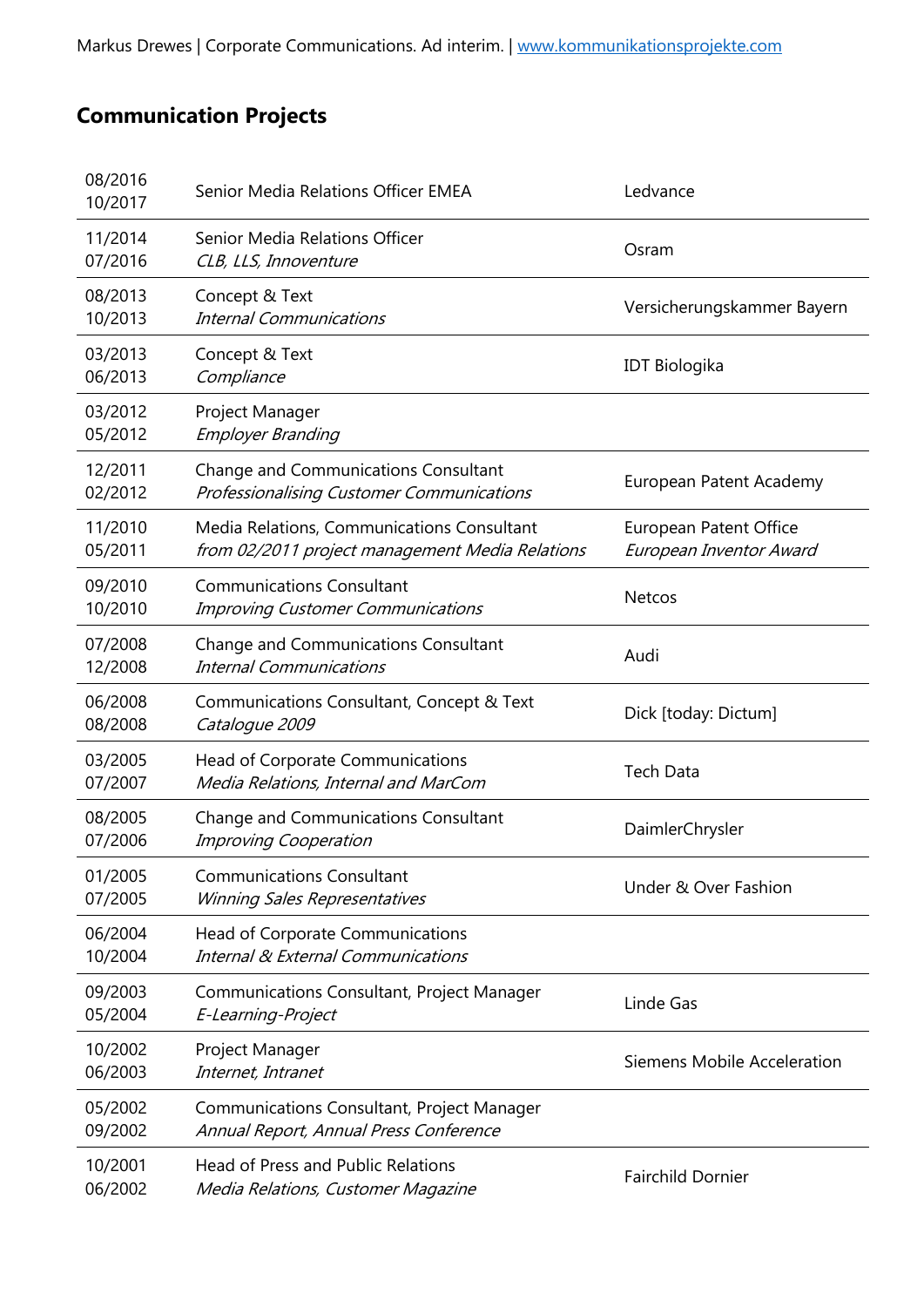Markus Drewes | Corporate Communications. Ad interim. | [www.kommunikationsprojekte.com](http://www.kommunikationsprojekte.com/)

#### **Permanent Positions**

| 05/1998<br>07/2001 | Head of Internal Communications | MTU Aero Engines |
|--------------------|---------------------------------|------------------|
| 08/1991<br>09/1992 | <b>PR Consultant</b>            | Schlenker PR     |

#### **Self-employments**

| 11/2006<br>$\cdots$ | Coach (with focus on change)                        | www.Coaching-am-Stachus.de         |
|---------------------|-----------------------------------------------------|------------------------------------|
| 08/1997<br>04/1998  | Journalist for online media and TV                  | Burda Online,<br>City TV Stuttgart |
| 10/1992<br>09/1997  | Managing Partner<br>Radio PR                        | Audio Partners                     |
| 08/1989<br>03/1991  | Local journalist, reporter, text creation, producer | Antenne 1 Stuttgart<br>Radio 7     |

## **Additional Qualification**

| 10/2013<br>05/2015 | Coaching, Personal Development, Team and<br>Organizational Development (DBVC) | Milton-Erickson-Institut<br>Heidelberg,<br>Dr. Gunther Schmidt |
|--------------------|-------------------------------------------------------------------------------|----------------------------------------------------------------|
| 11/2008<br>05/2009 | <b>NLP-Trainer</b><br>(DVNLP, INLPTA, Deutscher NLP Coaching Verband)         | CNLPA, Taunusstein<br>Klaus Grochowiak                         |
| 11/2006<br>04/2007 | <b>Professional Coach</b><br>(ECA)                                            | Alexander-Training, München                                    |
| 11/2005<br>04/2006 | Master-Practitioner<br>(INLPTA)                                               | Alexander-Training, München                                    |
| 01/2005<br>07/2006 | Practitioner<br>(INLPTA)                                                      | Alexander-Training, München                                    |
| 10/2000<br>12/2000 | Leadership – St. Galler Leadership Program                                    | St. Galler Business School                                     |
| 10/1999<br>12/1999 | Leadership Competence                                                         | St. Galler Business School                                     |